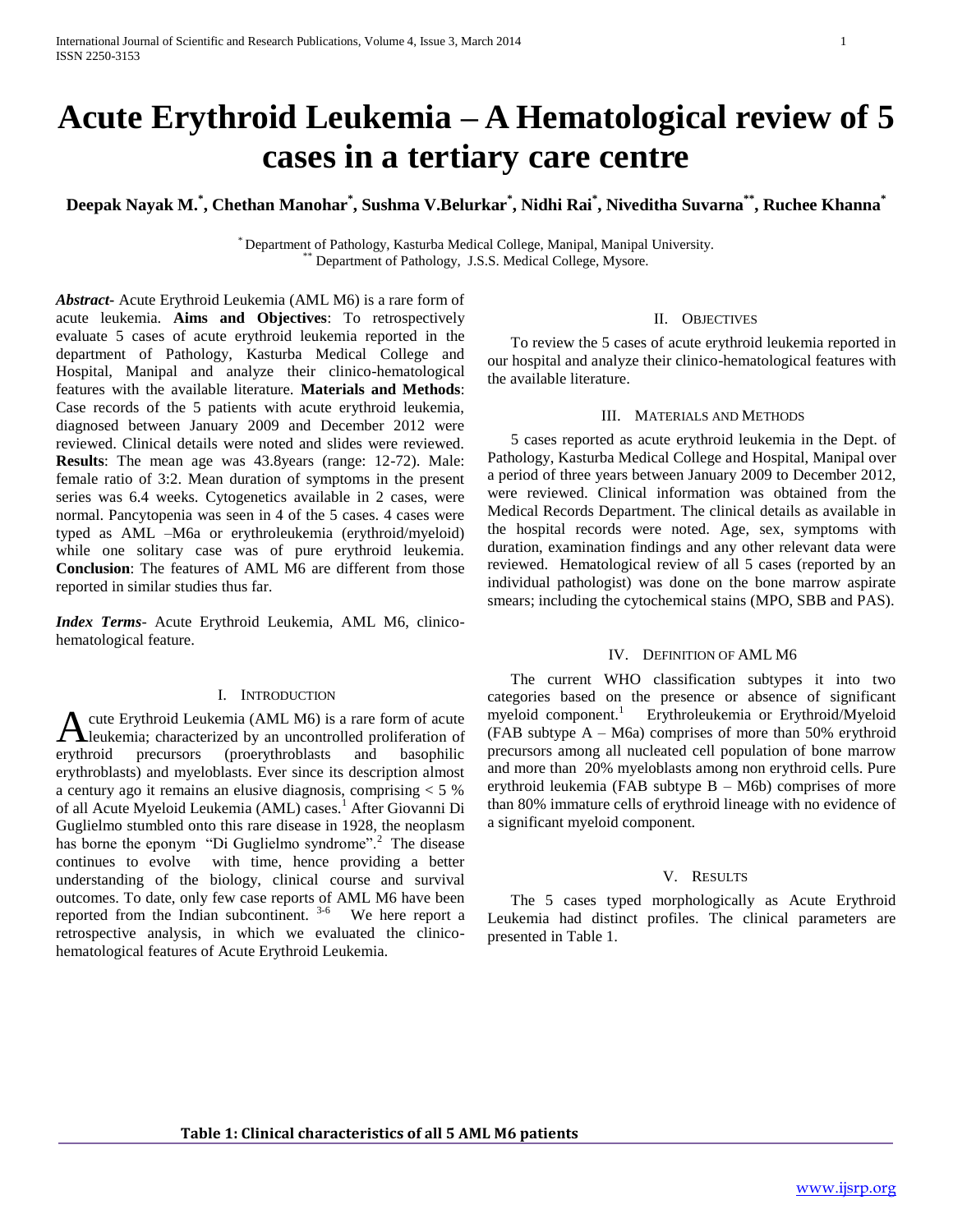| Case<br>$\mathbf{n}\mathbf{o}$         | Age     | <b>Sex</b>                | Fever          | Asthenia  | <b>Jaundice</b> | <b>Bleeding</b> | Lymphadenopathy          | Organomegaly   | <b>Pallor</b> |
|----------------------------------------|---------|---------------------------|----------------|-----------|-----------------|-----------------|--------------------------|----------------|---------------|
| 1.                                     | 72      | M                         | $+$            | $\ddot{}$ | $\blacksquare$  | $+$             | $+$                      | $\ddot{}$      | $+$           |
| 2.                                     | 39      | $\boldsymbol{\mathrm{F}}$ | $+$            | $\ddot{}$ | $\blacksquare$  | $\blacksquare$  | ٠                        | $+$            | $+$           |
| 3.                                     | 43      | $\mathbf M$               | $\blacksquare$ | $+$       | $+$             | $+$             | ٠                        | $\blacksquare$ | $\pm$         |
| $\overline{4}$ .                       | 11      | M                         | $\sim$         | $\ddot{}$ | $+$             | $+$             | $\overline{\phantom{a}}$ | $+$            | $+$           |
| 5.                                     | 51      | $\mathbf F$               | $+$            | $+$       | $\blacksquare$  | $+$             | $\blacksquare$           | $\ddot{}$      | $^{+}$        |
| + present.<br>$\overline{\phantom{a}}$ | absent. |                           |                |           |                 |                 |                          |                |               |

The hematological parameters are presented in Table 2.

# **Table 2: Hematological parameters in all 5 AML M6 patients**

| Case<br>no.    | <b>Hemoglobin</b><br>$(gm\% )$ | <b>WBC</b><br>Total<br>count<br>$(x10^{6}/dL)$ | <b>Platelets</b><br>$(x10^{6/}$<br>dL) | No.<br>of<br>cell<br>with<br>lineages<br>dyspoiesis | <b>Bone</b><br>marrow<br>megakaryocyte<br>number | 2008<br><b>WHO</b><br>classification | <b>Cytogenetics</b> |
|----------------|--------------------------------|------------------------------------------------|----------------------------------------|-----------------------------------------------------|--------------------------------------------------|--------------------------------------|---------------------|
| $\mathbf{1}$ . | 5.5                            | 2300                                           | 55000                                  | $3(E+My+Me)$                                        | Reduced                                          | M <sub>6</sub> a                     | Not done            |
| 2.             | 6.3                            | 4000                                           | 71000                                  | $3(E+My+Me)$                                        | Reduced                                          | M6a                                  | Not done            |
| 3.             | 2.3                            | 2600                                           | 30000                                  | $2(E+My)$                                           | Reduced                                          | M <sub>6a</sub>                      | 46, XY              |
| 4.             | 9.3                            | 7300                                           | 140000                                 | 1(E)                                                | Adequate                                         | M <sub>6</sub> b                     | 46,XY               |
| 5.             | 5.2                            | 4200                                           | 26000                                  | $3(E+My+Me)$                                        | Reduced                                          | M <sub>6</sub> a                     | Not done            |

**E- Erythroid, My-Myeloid, Me-Megakaryocyte M6b- Pure erythroleukemia**

**M6a- Erythroid/ myeloid**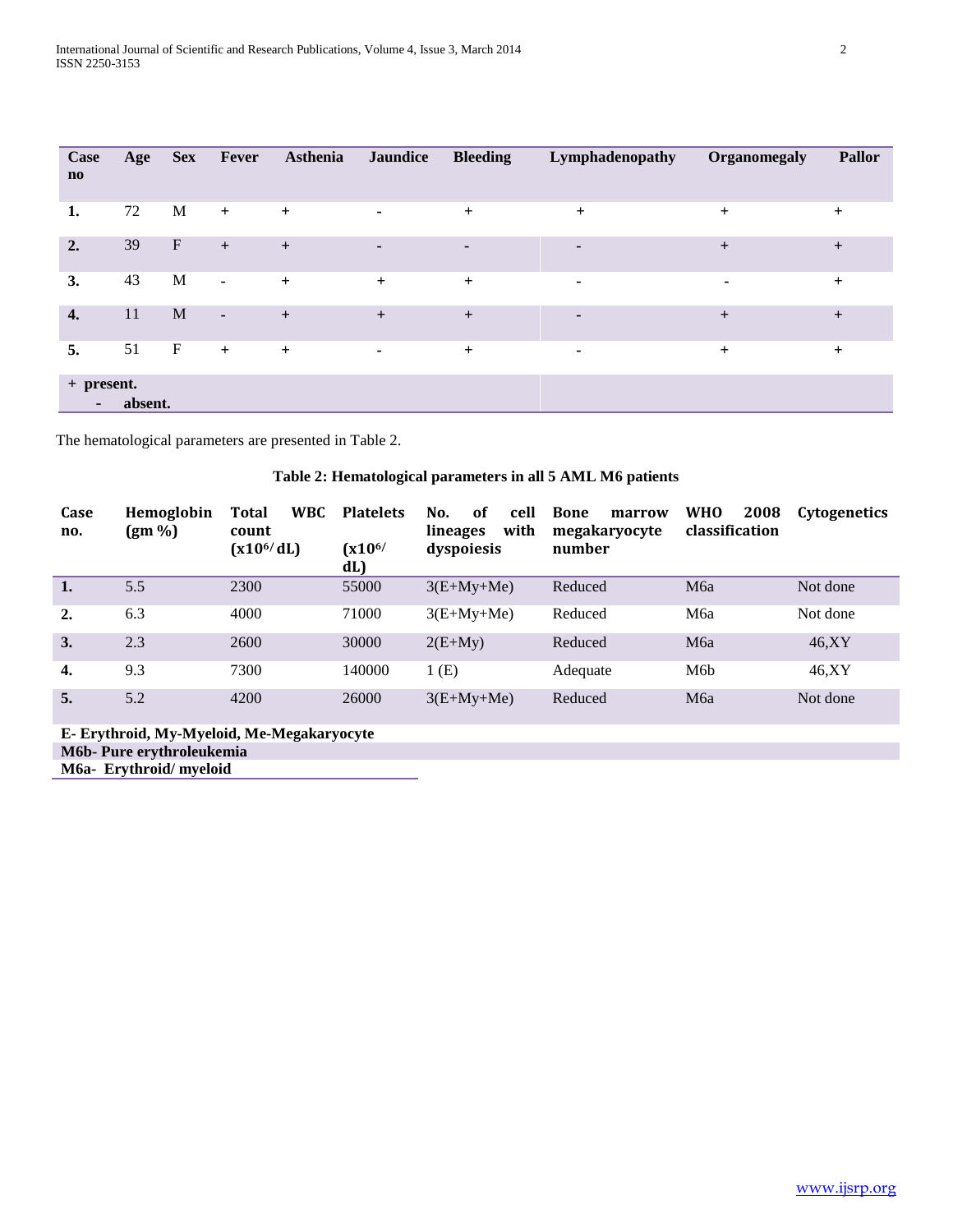

## VI. DISCUSSION

 Acute Erythroid Leukemia (AML M6) is a rare form of acute leukemia. It is a distinctive bone marrow disorder characterized by the neoplastic proliferation of the dysplastic erythroid elements mixed with blasts of myeloid origin. The cases reported from India are sparse. Recent past have had few reports including a single case in 10 years of follow up of the Tata Memorial Hospital data and 20 cases in the series from AIIMS, Delhi. <sup>7, 8</sup> More recently, a case series from a south indian tertiary care hospital was also reported.<sup>6</sup> AML M6 is relatively uncommon and is known to account for 3-5% of all de novo AMLs and 20-30% of secondary leukemias.<sup>6</sup>

 **Clinical parameters:** The malignancy usually presents in the fifth and sixth decades, but a bimodal peak has been described in conjunction with AML  $M6$ .<sup>9</sup> The smaller peak has been noted below 20 years, and a broader peak in seventh decade.  $10$  Few pediatric cases have also been elucidated.<sup>11</sup> In the present series, the age group ranged from 11 to 72 years with a mean of 43.8 years. One pediatric case was seen in the present series as well and is an addition to this rare demographic. The reason for this could be that all the cases in the present series were de novo. In most of the series, due to unknown reasons, males have been predominant. This was the case in the present series, with a male: female ratio of 3:2.

 The signs and symptoms of AML M6 are nonspecific and are attributed to the replacement of bone marrow elements by neoplastic cells. Patients rarely present with symptoms lasting longer than six months, and they are usually diagnosed within1-3 months after the onset of symptoms.<sup>6</sup> Mean duration of symptoms in the present series was 6.4 weeks, which is marginally lesser than the ones reported in literature.<sup>5,12-14</sup> In many series, approximately half the cases of AML M6 are therapy-related while secondary leukemias are less frequent (10- 15%).<sup>15</sup> No history of any therapy was seen in the present series, hence they could be de novo.

 Asthenia (100%), bleeding (80%) and fever (60%) were the most dominant presenting features in this study; which is fairly consistent with the other recent series.<sup>4,6</sup> None of the 5 patients had significant bone pains, which have been reported in 33% of all cases.4,12,13,14,16 Interestingly, the other features associated with AML M6 patients presenting with bone pains include hypergammaglobulinemia, positivity for rheumatoid factor, Coombs test and anti-nuclear antibody.<sup>17</sup>

 Examination findings included hepatomegaly, splenomegaly and lymphadenopathy. Pallor was consistently noted in all the 5 cases. A comparison of the examination findings in the present study is compared with other studies and the data are shown in Table 3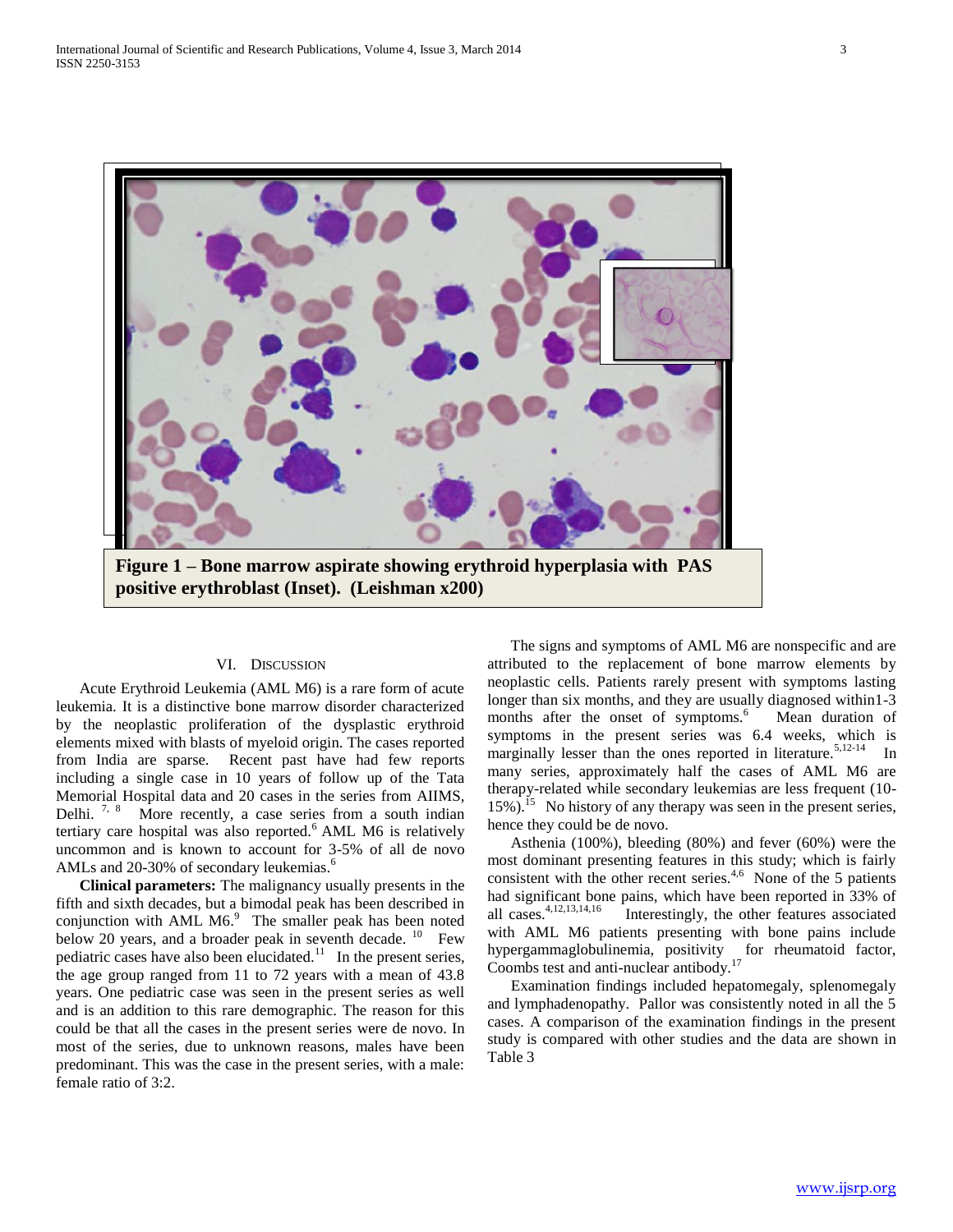| $\lceil 1 \rceil$ | <b>Series</b>                           | $\lceil 2 \rceil$ | No. of    | $\lceil 3 \rceil$ | <b>Hepatosplenomegaly</b> | [4]    | Lymphadenopathy | $\lceil 5 \rceil$ | <b>Pallor</b> |
|-------------------|-----------------------------------------|-------------------|-----------|-------------------|---------------------------|--------|-----------------|-------------------|---------------|
|                   |                                         |                   | patient   |                   |                           |        |                 |                   |               |
|                   |                                         |                   | s         |                   |                           |        |                 |                   |               |
| [6]               | Tsuji , et al 1995 $\overline{^{(18)}}$ | $[15]$ 20         |           | $[24]$            | $\mathbf{2}$              | $[33]$ | $\mathbf{0}$    | $[42]$ 18         |               |
| $[7]$             |                                         | [16]              |           | $[25]$            |                           | $[34]$ |                 | $[43]$            |               |
| [8]               | Oloapade O. et al. 1992 <sup>(13)</sup> | $[17]$            | <b>26</b> | $[26]$            | 10                        | $[35]$ | $\mathbf{0}$    | [44] 26           |               |
| [9]               |                                         | [18]              |           | $[27]$            |                           | $[36]$ |                 | $[45]$            |               |
| $[10]$            | Mazella, et al. 1998 <sup>(9)</sup>     | [19]              | - 21      | $[28]$            | 15                        | $[37]$ | $\mathbf{0}$    | $[46]$ 18         |               |
| $[11]$            |                                         | [20]              |           | $[29]$            |                           | $[38]$ |                 | $[47]$            |               |
| $[12]$            | Attili, et al .2006 <sup>(6)</sup>      | $[21]$ 14         |           | [30]              | 6                         | $[39]$ | $\overline{2}$  | $[48]$ 14         |               |
| [13]              |                                         | $[22]$            |           | $[31]$            |                           | $[40]$ |                 | [49]              |               |
|                   | $[14]$ Present                          | $[23]$            | 5         | $[32]$            | 4                         | [41]   |                 | $[50]$ 5          |               |

|  | Table 3: Comparison of clinical findings in the earlier series and the present study |
|--|--------------------------------------------------------------------------------------|
|  |                                                                                      |

 **Hematological profile:** Pancytopenia was noted in all the cases in our study (table 2). Anemia was significant (median Hb – 6.3 gm%) Thrombocytopenia was the most consistent finding (median  $-41 \times 10^3$  /ul). The leucocyte number ranged from low normal to mildly reduced. Interestingly, the lone pediatric case had a milder cytopenia in contrast to the others. Morphological diagnosis of AML M6 was based on bone marrow aspirate and peripheral smear findings. The aspirates studied showed hyper cellularity with an increased erythroid cells showing varying degrees of dysplastic features such as megaloblastoid change, multinuclearity, inter-nuclear bridges and nuclear budding were observed (figure 1). Dyspoiesis was noted most consistently with erythroid series (100%), followed by myeloid (60%). All but one case had reduced megakaryocytes (Table 2).

 But the most consistent and important is the morphological pattern based on the percentage of the erythroblasts and myeloblasts. Erythroblasts can be differentiated from other lineages by being positive for Periodic Acid Schiff (PAS), showing globular positivity and negative for Myeloperoxidase (MPO) & Sudan Black B (SBB). In flow cytometry analysis, the erythroblasts are positive for CD36 and glycophorin A, but not specific. $19$ 

 The cytogenetic abnormality pattern in AML M6 is quite varied. Complex karyotypes with multiple structural abnormalities are common with del 5q and del 7 $q^{1,13}$  The involvement of chromosomes 11 and 19 in de novo patients have recently surfaced.<sup>20</sup> In the present series, 2 of the  $\frac{1}{5}$  cases had a normal karyotype. The cytogenetics could not be done in the remaining 3 patients.

 The differential diagnoses for AML M6 could be varied and pose diagnostic challenges.<sup>1</sup> With regard to erythroleukemia (erythroid/myeloid); MDS (refractory anemia with excess blasts): is a possibility but the blasts account for less than 20%. In AML with MDS related changes,  $>20$  % blasts with multi-lineage dysplasia in >50% cases of the cells in more than 2 lineages supports the diagnosis. AML with increased erythroid precursors (lesser proerythroblasts and basophilic erythroblasts) also comes in this realm. In cases of pure erythroid leukemia, megaloblastic anemia, acute lymphoblastic leukemia (especially in pediatric age group) and lymphomas are often considered as close diagnostic parallels. $^{21}$ 

 Both subtypes of AML M6 are associated with an aggressive and rapid clinical course.<sup>1</sup> Due to poor follow-up and nonuniformity in treatment received, the survival of the 5 patients were not charted. The study was not supported by ancillary technique such as immunophenotyping by flow- cytometry due to varied reasons (ranging from heavy cost involved to lack of consent on the part of patients/clinicians). The number of cases was a handful, but this could be debated by the sheer rarity of this entity.

## VII. CONCLUSIONS

 Many neoplasms continue to evolve and perplex the researchers. Acute Erythroid Leukemia (AML M6) is a rare form of acute leukemia which seems to follow that trend. The features of this entity are different from those reported in similar studies thus far.

#### **REFERENCES**

- [1] Swerdlow S H, Campo E, Harris N L, Jaffe E S, Pileri S A, et al. Acute myeloid leukemia, not otherwise specified. In: WHO classification of Tumours of Hematopoietic and lymphoid tissues. 4th edition; IARC press, Lyon, France; 2008:130-9.
- [2] Di Guglielmo G. L'eritremie. Haematologica.1928; 9:301-47.
- [3] Batra VV, Karan AS, Saxena R. Erythroleukemia: a clinco-hematological review of four cases. Indian Pediatr 2004;41:587-90.
- [4] Jogai S, Varma N, Garewal G, Das R, Varma S. Acute erythroleukemia (AML-M6) -- a study of clinico-hematological, morphological and dysplastic features in 10 cases. Indian J Cancer 2001;38:143-8.
- [5] Mohanty R, Dash B, Chawla SC, Paul HS. Acute erythroleukemia--M6B. Indian J Pathol Microbiol 2001;44:461-2.
- [6] Attili SVS, et al. A retrospective study of clinico-hematological and cytogenetic profile of erythroleukemia from South India. Turk J Hematol 2006; 23:158-63.
- [7] D'Costa GG, Siddiqui HM, Pradhan RM, Gupte SS. Pattern of leukemias: a ten-year incidence study of 242 cases. J Postgrad Med 1989;4:191-96.
- [8] Kumar L, Menon H, Sharma A, Wadhwa J, Kumar R, Kochupillai V. Acute myeloid leukemia (AML): A study of 516 patients. JCO. 2004; 22 (14): 6711.
- [9] Mazzella FM, Alvares C, Kowal-Vern A. The acute erythroleukemias. Clin Lab Med 2000;20:119-37.
- [10] Park S, Picard F, Dreyfus F. Erythroleukemia: a need for a new definition. Leukemia 2002;16: 1399-401.
- [11] Batra V V, Karan A S , Saxena R; Erythroleukemia. A clinicohematological review of 4 cases. In brief reports: Indian Pediatrics 2004;41:587-90.